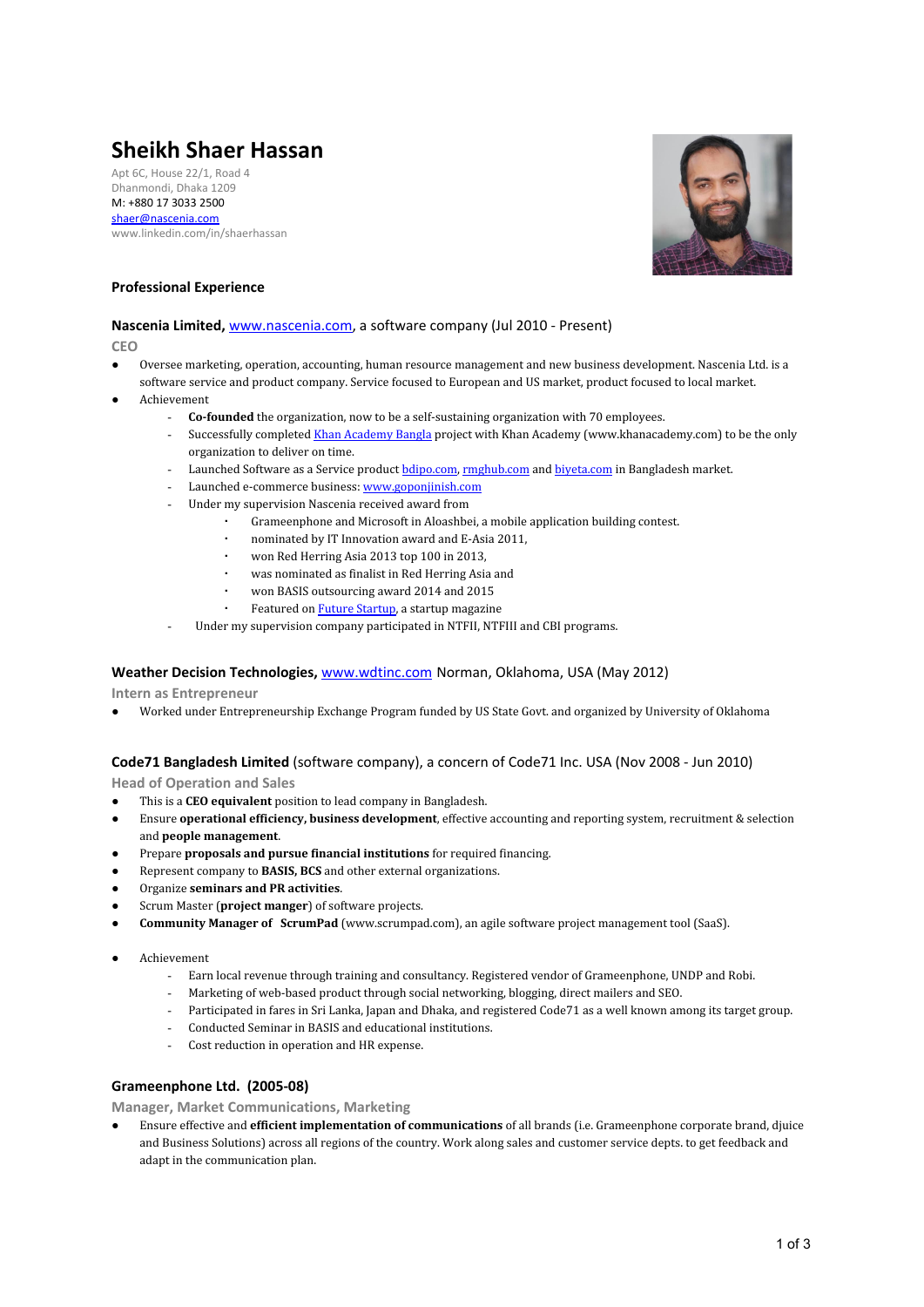- Key responsibilities include alliance management for **CRM** by managing tactical and strategic partners, events & sponsorships, out of home advertising, regional media, public relations and all **BTL activities**.
- Take regular feedback of Sales and Customer Service to devise tactical region based marketing plan.
- Achievement
	- Built and managed a team of 10 motivated employees posted across the country to execute market communication well distributed all the regions.
	- Introduced new vendors to execute OOH advertising and increased bargaining power of GP.
	- Strategic partnership with, Rajshahi, Mymensingh and Khulna town authority,
	- Strategic partnership with University of Dhaka,
	- Strategic partnership with Dhaka Club and Uttara Club.
	- Ensure better penetration in red market area Chittagong and Chittagong hill tracts. Plan and execute to penetrate in remote and competitor's occupied areas.

### **Interspeed Advertising, affiliate of Ogilvy and Mather (2004-05)**

#### **Account Manager**

- Took care of client servicing of brands e.g. **Banglalink** (Orascom Telecom), **Sisimpur** (Seasame Street), **Benson & Hedges**, **John Player Gold Leaf** and **Rothmans**. (British American Tobacco Bangladesh)
- Conducted **CRM** activities, database handling and **Direct Marketing** activities of BATB's all brands. Hired brand promoters, developed & designed questionnaire, supervised collection & maintenance of customers' details, handled database, arranged direct mailers, and supervise call centers.
- Prepared periodic written & oral presentation for BATB (client) and Ogilvy, Singapore (associate of Interspeed) on **Agency on Record activities**.
- Achievement
	- Won the account of Banglalink account.
	- Launched Music campaign with Habib's *Moina Go*.
	- Capture IT campaign of Rothmans (BATB) won acclamation from the BAT group worldwide.
	- Extensive research and reporting work for BATB regarding consumers purchasing behavior, demographic and psychographic to take informed decision by the client.
	- Automation of Database Marketing.

#### **Wallem [Shipmanagement](http://www.wallem.com/), Hong Kong & OSA Agencies Singapore (1995-01)**

**Nautical Officer**

- Worked on board ocean going vessels as executive officer. Started career as Trainee Officer and ended as Third Officer.
- Navigation, cargo work, port paper documentation, administration, communication, safety, HR operations, general
- documentation, and reporting.
- Achievement
	- Won acclamation from US Coast Guard for best fire and safety preparedness.
	- Automated the overtime reporting using VBA.
	- Automated reporting for different ports of the world.
	- Developed an excellent sense of responsibility, reporting, document handling and customer dealing.
	- Experienced in dealing with people of different culture e.g. European, American, Latin American and East Asian.

## **Education**

- **MBA**, major in Marketing, Institute of Business [Administration](http://www.iba-du.edu/) (**IBA**), University of Dhaka. (2004). Got **highest CGPA (3.73)** in the batch taking Major in Marketing.
- **MS in Computer Science**, major in Software Engineering, American [International](http://www.aiub.edu/) University of Bangladesh. **CGPA: 4.00**. (thesis pending)
- Short course on **Entrepreneurship** under **Entrepreneurship Exchange Program,** Oklahoma University, USA.
- Class 3 professional certification. Singapore Polytechnic, Singapore (1997)
- B. Sc. Physics, Mathematics, Nautical Science, Marine [Academy](http://www.macademy.gov.bd/), Chittagong (1994)
- H.S. C., Pabna Cadet College, Bangladesh (1992)
- S.S.C. Pabna Cadet College, Bangladesh (1990)